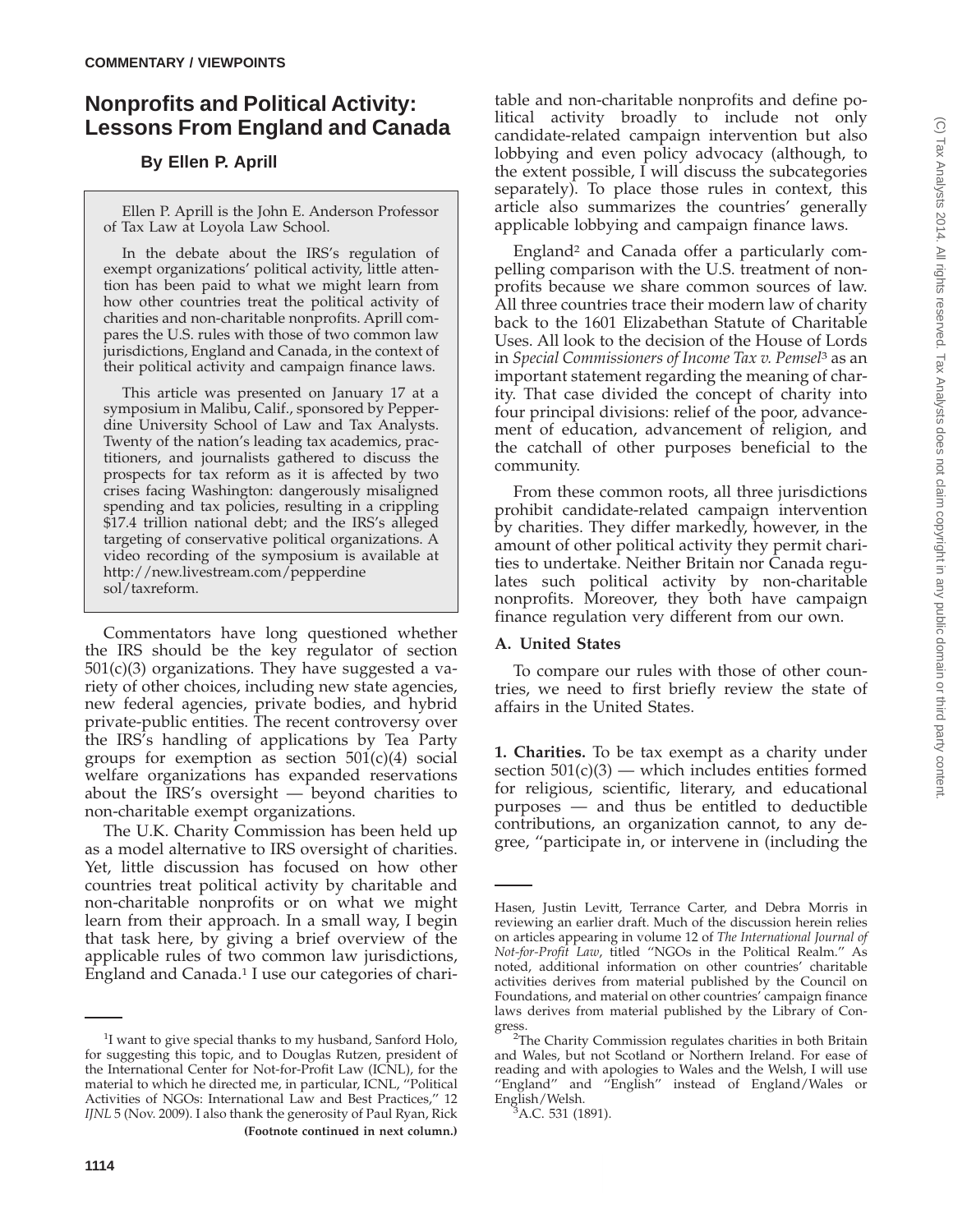publishing or distribution of statements), any campaign on behalf of (or in opposition to) any candidate for public office.''

The IRS has interpreted these requirements in various kinds of guidance. The public office can be at any level — federal, state, or local. And public office includes elected judgeships, school boards, or dog catchers — as long as they are elected by the public. The election need not be contested or involve the participation of political parties. Candidates for public office are generally those who have offered themselves or been proposed by others for elective office. However, charities can undertake some nonpartisan activities related to elections, including get-out-the-vote campaigns and voter registration. They can also invite candidates to speak and host candidate forums, as long as the structure of those events ensures they are nonpartisan.

Section 501(c) also limits charities in ''carrying on propaganda, or otherwise attempting, to influence legislation.'' Today we call that category lobbying. Under the general rule, a charity is exempt under section 501(c)(3) as long as no substantial part of its activities consists of lobbying. Under an alternative offered under section 501(h) and detailed in section 4911, charities can elect to be subject to specified dollar limits for lobbying expenditures, up to a maximum of \$1 million, on a sliding scale based on the organization's size. $4$  In practice, few charities no more than 1 to 2 percent — make this election. The Supreme Court upheld limits on substantial lobbying by section 501(c)(3) organizations against a First Amendment challenge in *Regan v. Taxation With Representation*, <sup>5</sup> a case that the Court cited favorably just last term in *Agency for International Development v. Alliance for Open Society International*. 6

Under IRS guidance, for purposes of the ''no substantial part'' general rule, legislation includes action by Congress, any state legislature, local gov-

bers of the public to contact legislators. <sup>5</sup> 461 U.S. 540 (1983).

erning bodies, and by the public in a referendum, ballot initiative, constitutional amendment, or similar procedure. It does not include actions by an executive branch, independent administrative agencies, or judicial bodies. Attempting to influence legislation includes direct contacts with legislators and their staffs to propose, support, or oppose legislation, as well as efforts to urge the general public to contact legislators or their staffs to propose, support, or oppose legislation. Neither policy discussion nor education is lobbying. Conveying nonpartisan analysis, study, or research on legislative matters to legislators is not lobbying, as long as that analysis is not intended to support a particular position. Communicating with members of the organization on issues of common interest is not lobbying. If, however, members are urged to contact legislators or their staffs or members of the general public in support of or opposition to specific legislation, lobbying is taking place. Moreover, for organizations making the section 501(h) election, the definition of lobbying is particularly generous in the case of grass-roots lobbying, requiring that a communication encourage recipients to take action regarding the legislation.

Charities, however, can engage in issue advocacy without limit. The line between indirect campaign intervention and issue advocacy can be difficult to discern. Rev. Rul. 2007-41, 2007-1 C.B. 1421, lists several factors to help make this distinction. These factors include whether the issue addressed in the communication has been raised as an issue distinguishing candidates for a given office and whether the statement expresses approval or disapproval for one or more of the candidates' positions or actions. The ruling cautions that although a communication must be considered in context, it is ''particularly at risk of political campaign intervention when it makes reference to candidates or voting in a specific upcoming election.''

**2. Non-charitable nonprofits.** The code lists more than 25 categories of organizations exempt from income tax under section 501(c) that, unlike section 501(c)(3) organizations, are generally not entitled to receive deductible contributions. Those that have received the most attention in the area of candidaterelated campaign intervention are section  $501(c)(4)$ social welfare organizations, section 501(c)(5) labor organizations, and section  $501(c)(6)$  trade associations.

Section 501(c)(4) specifies that organizations exempt under its provisions must be operated ''exclusively for the promotion of social welfare.'' However, reg. section  $1.501(c)(4)-1(a)(2)$ , which dates back to 1959, allows the organization to be ''*primarily* engaged in promoting in some way the common good and general welfare of the people of

<sup>&</sup>lt;sup>4</sup>Under this election, organizations with an operating budget of up to \$500,000 can spend 20 percent of the budget on lobbying expenditures. Those with operating budgets exceeding \$500,000 but not more than \$1 million can spend \$100,000 plus 15 percent of the operating budget exceeding \$500,000. Those with operating budgets exceeding \$1 million but not more than \$1.5 million can spend \$175,000 plus 10 percent of the budget in excess of \$1 million. Those with operating budgets exceeding \$1.5 million can spend \$225,000 plus 5 percent of the budget in excess of \$1.5 million. Organizations with budgets of \$17 million or more are restricted to the \$1 million limit. Within these overall limits, there are additional limits on the amount that can be spent on grass-roots lobbying, which is encouraging mem-

<sup>6</sup> 133 S. Ct. 2321 (2013).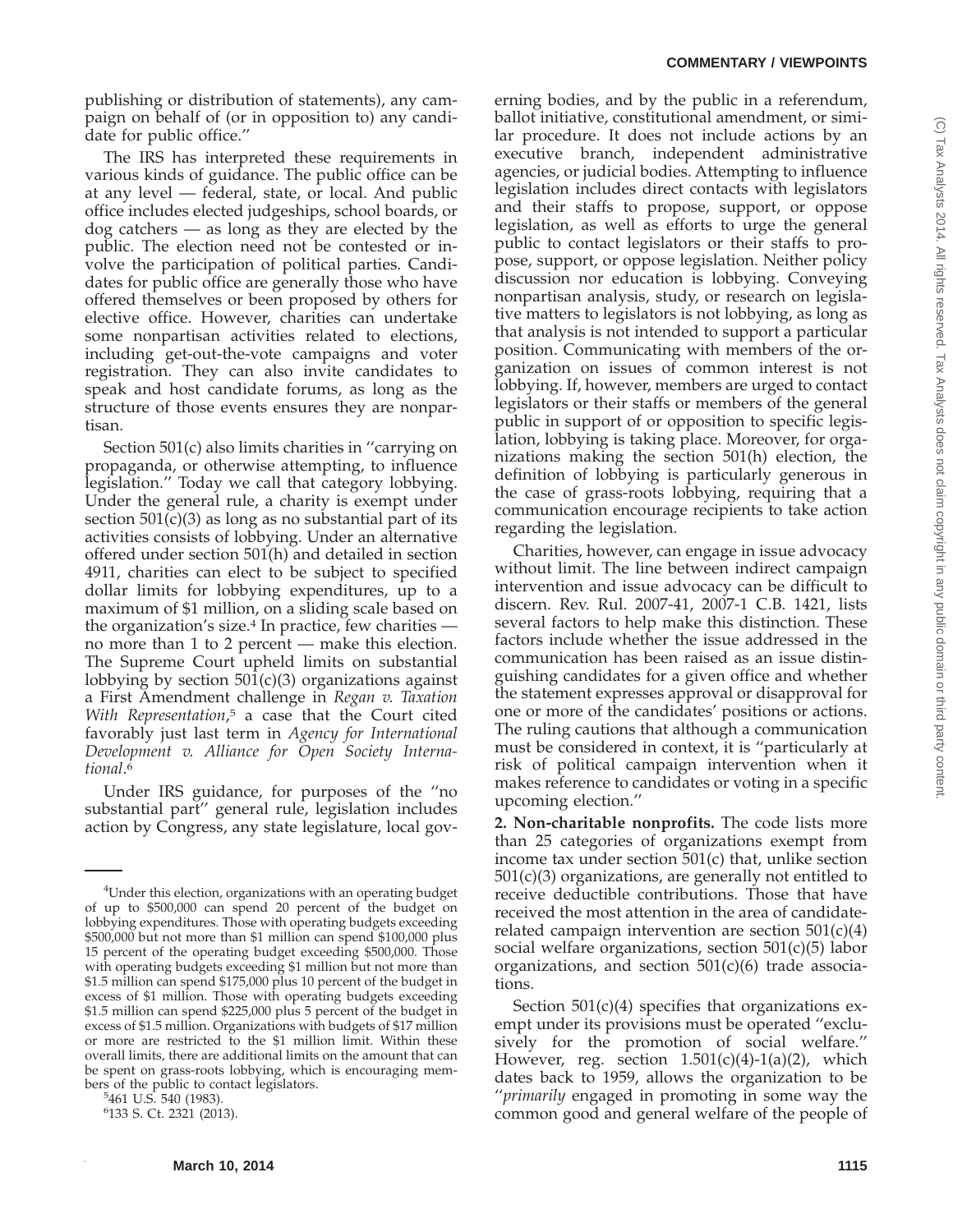the community'' (emphasis added), although it also specifies that ''promotion of social welfare does not include direct or indirect participation or intervention in political campaigns on behalf of or in opposition to any candidate for public office.'' Nowhere has the IRS ever defined what constitutes primary activity, and some practitioners argue that 49 percent of a section  $501(c)(4)$  organization's activities can consist of candidate-related campaign intervention.7 GCM 34233 and Rev. Rul. 61-177, 1961-1 C.B. 117, respectively, have extended to section  $501(c)(5)$  and  $(c)(6)$  organizations the same permission and amorphous limitations regarding political campaign intervention.

Unlike section 501(c)(3) organizations, organizations exempt under section  $501(c)(4)$ , (c)(5), or (c)(6) do not face lobbying limits under tax law. Those statutory provisions make no mention of legislative activities, and the IRS has recognized, albeit in quite different ways, that an organization can be exempt under section  $501(c)(4)$ , (c)(5), or (c)(6) even if its sole activity is advocacy, as long as the primary purpose for the legislative activity is to achieve the organization's exempt purposes.8

**3. Lobbying and campaign finance regulation.** If EOs engage in political activity, they may encounter additional laws. In some cases, registration and disclosure under the Lobbying Disclosure Act of 1995 may be required. As detailed below, some political campaign interventions — namely, contributions to political action committees and some types of expenditures on candidate-related advertising — come within the purview of the Federal Election Commission and are subject to campaign finance disclosure requirements.

FEC regulatory authority derives from the Federal Elections Campaign Act of 1971 (FECA) and the Bipartisan Campaign Reform Act of 2002 (BCRA). If a non-charitable EO contributes to a PAC, the committee must disclose to the FEC (and the public) the name of the contributing organization and the amount of its contribution. If a non-charitable EO pays for communications that constitute express candidate advocacy (for example, that include words such as ''support,'' ''oppose,'' ''vote for,'' or ''vote against'') or for television and radio communications that name a candidate within a specified

period close to a federal election, the organization must disclose to the FEC the amount spent on the communications.9 Also, limits apply to contributions to candidates and the committees that support them, including expenditures coordinated with candidates that are deemed to be gifts to the candidates themselves. For example, in 2013 and 2014, individuals can give up to \$2,600 per candidate or candidate committee per election, while corporations (including non-charitable EOs) and unions cannot contribute to candidates. However, as a result of recent judicial decisions, there are no limits on contributions to PACs when the funds are used for specified election-related independent spending known as ''independent expenditures.'' Consequently, non-charitable EOs are permitted to make unlimited contributions to independent expenditure PACs, but the PACs must disclose those con-

Important for comparison purposes, the Supreme Court over the years has invalidated several FECA and BCRA campaign financing limitations on First Amendment grounds. In the seminal case of Buckley v. Valeo,<sup>10</sup> for example, the Court struck down the expenditure limits in FECA, finding that they imposed ''direct and substantial restraints on the quantity of political speech.'' In *Citizens United v. Federal Election Commission*, <sup>11</sup> it struck down a provision of the federal campaign finance laws that prohibits corporations and unions from using their general treasury funds to make independent expenditures.

For some other communications of a noncharitable nonprofit that are not subject to FEC regulation, the organization must make disclosures to state regulators. If the campaign intervention by that organization is not regulated by the FEC or the states but comes within the IRS's definition of campaign intervention, which is broader than the FEC's definition, the organization will be subject to tax under a subsection of section 527, the provision applicable to political organizations, on the lesser of its investment income or the amount spent on political campaign intervention.

## **B. England**

tributions.

The U.K. Charity Commission serves as the independent regulator of charities in England. Its role

<sup>&</sup>lt;sup>7</sup>In light of the controversy surrounding Tea Party organizations' applications for exemption under section  $501(c)(4)$ , proposed section 501(c)(4) regulations issued in November 2013 request comments on the amount of candidate-related campaign intervention social welfare organizations should be permitted. *See* REG-134417-13. <sup>8</sup>

 ${}^{8}$ If these non-charitable EOs lobby, the organizations must inform members of the extent to which their dues are not deductible or themselves pay a proxy tax under section 6033.

<sup>&</sup>lt;sup>9</sup>In the rare case of a donor specifically designating funds to be used for that advertising, the name of the donor must also be disclosed. Also, in some cases section  $501(c)(3)$  organizations must make disclosure to the FEC because they have made a communication naming a candidate within the specified peri-

ods.<br><sup>10</sup>424 U.S. 1, 38 (1976).<br><sup>11</sup>558 U.S. 310 (2010).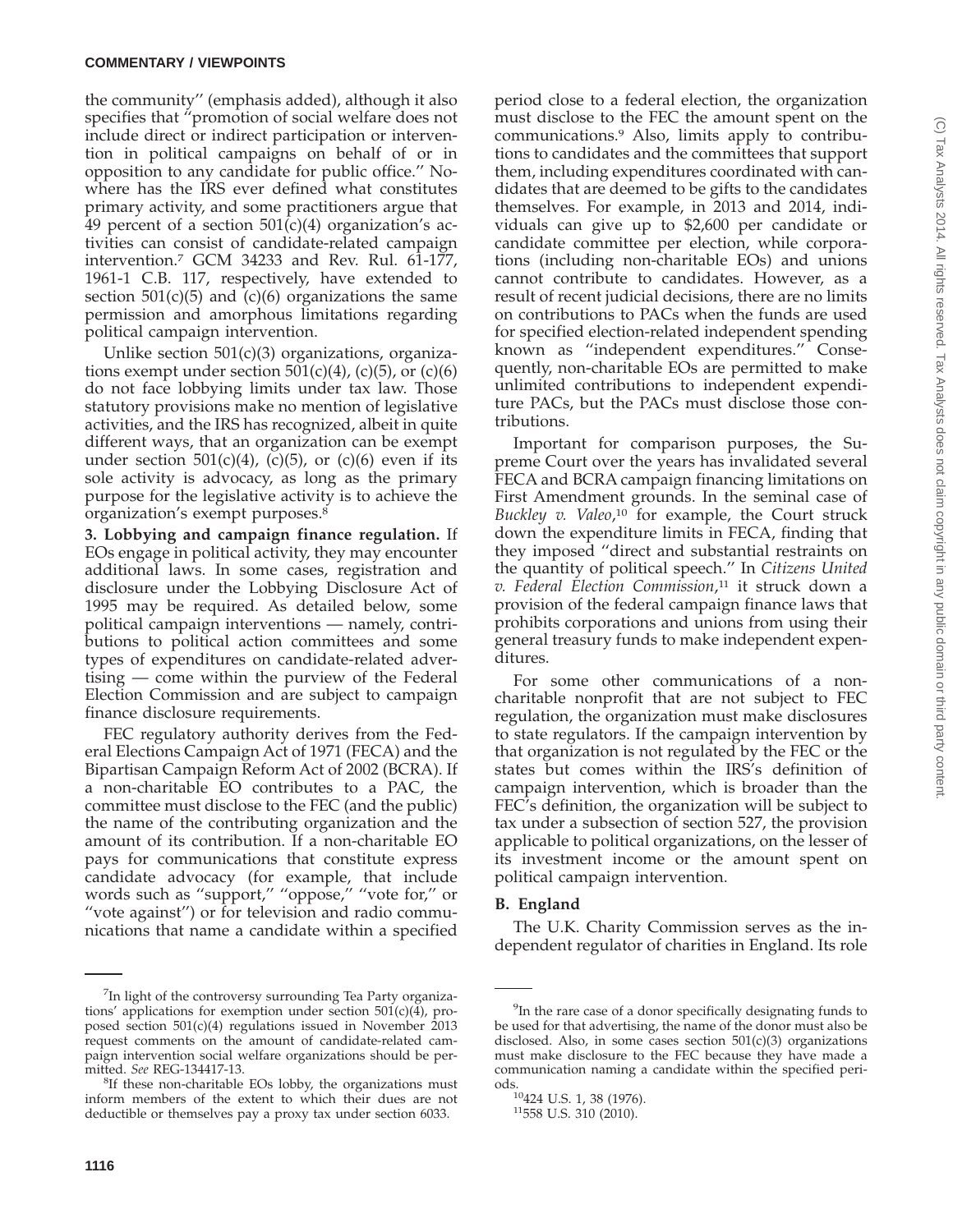## **COMMENTARY / VIEWPOINTS**

and functions often serve as a point of comparison with our American system, which combines regulation by state attorneys general and the IRS.

**1. Charities.** Charities in England must be established for the public benefit and to carry out one of the 13 charitable purposes set forth in the Charities Act 2011. Charitable purposes explicitly include not only relief of poverty and advancement of education, but also advancement of citizenship or community development, advancement of human rights, and the advancement of environmental protection or the environment. Charities in England are exempt from most forms of direct taxation. Charities delivering goods for services above a specified floor are subject to a VAT. Rather than benefiting indirectly from contributions through a deduction provided to donors, charities benefit from cash donations by individuals under the gift aid scheme, under which the charity can generally reclaim the tax the donor has paid on the income used to make the gift.

The Charity Commission's 2008 pamphlet, ''Speaking Out: Guidance on Campaigning and Political Activity by Charities,'' explains what charities can and cannot undertake in this area. In some aspects, the parallels between the rules of England and those of the United States are striking. Both, for example, distinguish between charitable purposes and charitable activities. Thus, under neither set of rules can a charity be established for the purpose of securing or changing the law. Both countries prohibit charities from engaging in any form of party political activity and from supporting or funding a political party, candidate, or politician.12 Both permit charities to raise awareness or educate or mobilize the public's support or change public attitudes on particular issues — what Rev. Rul. 2007-41 calls issue advocacy. However, the British Communications Act 2003, lacking constitutional provisions similar to the First Amendment, forbids the use of political advertising, which is defined to include advertising in the public media that is aimed at influencing public opinion on matters of public controversy. That legislation has no exception for charities.

As the 2008 pamphlet sets out, however, charities in England may undertake activity ''which is aimed

**March 10, 2014 1117** 

at securing, or opposing any change in the law or in the policy or decisions of central government, local authorities or other public bodies'' if that activity is undertaken in support of the organization's charitable purpose. That is, as long as the activity is related to the organization's purpose and not its sole activity, an English charity may engage in substantial lobbying, unlike an American charity, which must limit its lobbying activities. Thus, the practice in England adds weight to the position of commentators on American law who support ending the limitation on the amount of lobbying American charities can conduct.

**2. Non-charitable nonprofits.** Non-charitable nonprofits can take a variety of forms but are often organized as unincorporated associations or companies limited by guarantee, which are taxed in the same way as for-profit companies for tax purposes. As the International Center for Not-for-Profit Law explains, non-charitable nonprofit organizations in England are subject to no restrictions on any of their political activities by virtue of being nonprofits.13 They are, however, subject to campaign finance law.

**3. Lobbying and campaign finance regulation.** In a mirror image of our elections laws, the United Kingdom imposes various expenditure limits on political parties and candidates, but none on contributions. In the 2005 general election, for example, the national campaign expenditure limits were £30,000 per constituency contested, for a total of about  $£19$  million.<sup>14</sup> Independent organizations in 2011 could spend no more than £988,000 in support of a political party in the 12 months before a general election, and no more than £500 in support of an individual candidate in the month before the election.15 Donations exceeding £5,000 to the main political party, or more than £1,000 to a constituency, must be reported to the Electoral Commission, the independent elections watchdog and regulator of party and election finance, as well as all party campaign expenditures. Moreover, as noted above, the United Kingdom also forbids the use of broadcast media for political advertising.

In January 2014 British peers accepted a government plan to reform lobbying and charity campaign spending, in the face of bitter opposition from the nonprofit sector but, somewhat surprisingly, not

<sup>&</sup>lt;sup>12</sup>The 2008 pamphlet gives a succinct explanation for this position:

A charity cannot give general support to a political party, because all political parties have a range of policies. So if a charity endorses a party because it agrees with one policy (say on climate change), it is effectively supporting the party as a whole and will be endorsing the party's wider policies (say on taxation, education, defence, etc.) which are nothing to do with the charity's purposes.

<sup>&</sup>lt;sup>13</sup>ICNL*, supra* note 1.<br><sup>14</sup>Library of Congress, Campaign Finance: United Kingdom, *available at* http://www.loc.gov/law/help/campaign-finance/ uk.php. *See also* Kathleen Hunker, ''Elections Across the Pond: Comparing Campaign Finance Regimes in the United States and the United Kingdom," 36 Harv. J. L. & Pub. Pol. 1099 (2013).

<sup>&</sup>lt;sup>15</sup>Jacob Rowbottom, "How Campaign Finance Laws Made the British Press So Powerful,'' *New Republic* (July 25, 2011).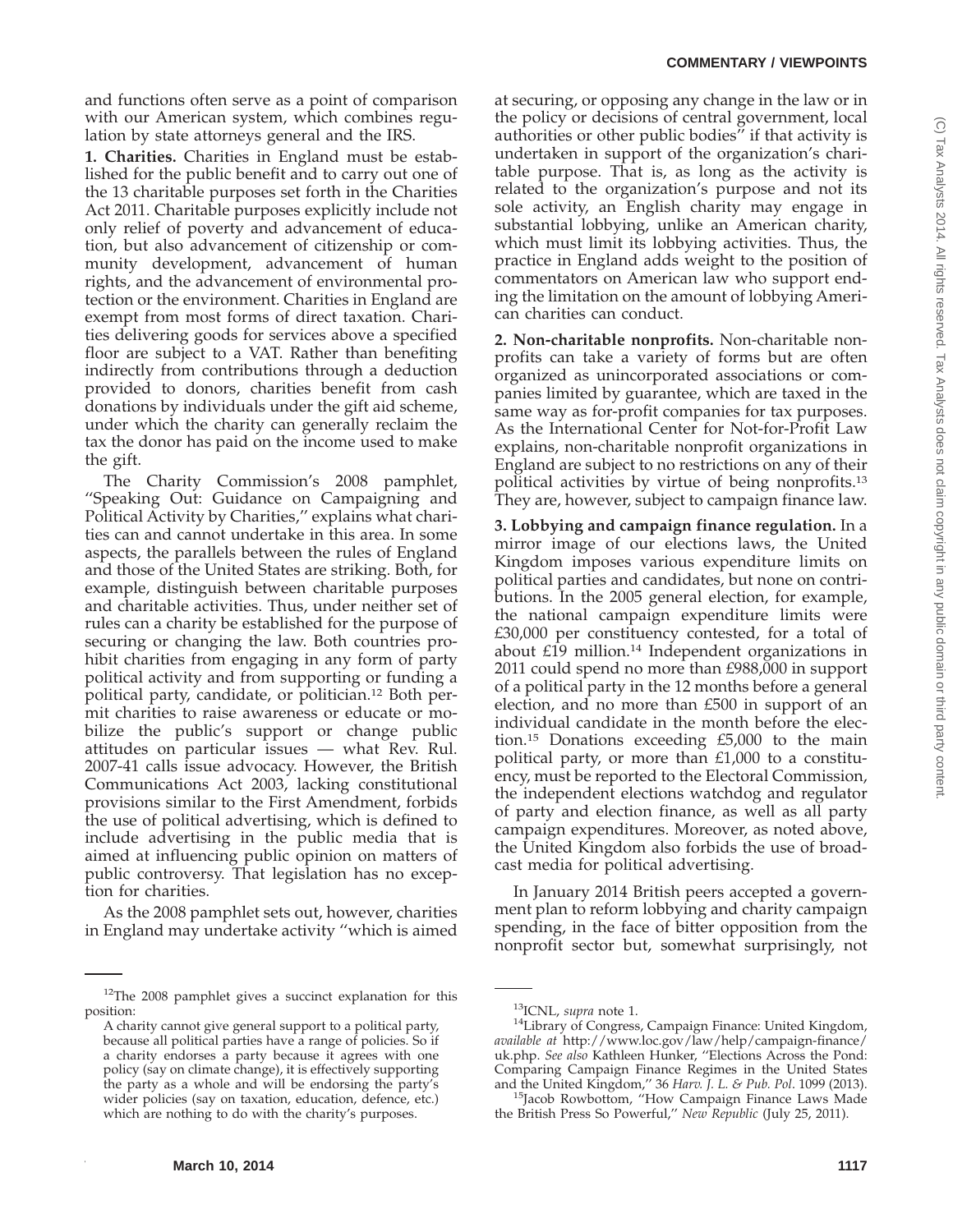#### **COMMENTARY / VIEWPOINTS**

from the Charity Commission.16 Under this new law, lobbyist registration rules will apply to charities; ''organizations not standing as candidates or political parties'' will have to register with the Electoral Commission if they spend a sufficiently large sum on campaigning; and campaigners will be subject to a limit of £9,750 for an individual constituency during election periods.17 Moreover, the definition of campaigning activities covered by the new law is broad and could include political activities permitted to charities. The Charity Commission has announced that it will update its guidance on political activities in light of this new legislation.

### **C. Canada**

Canada also offers a useful comparison with U.S. law, given its proximity and the culture and values that the two countries share, in addition to common legal sources.

**1. Charities.** Canadian charities must be organized for charitable purposes and devote substantially all their resources to charitable activities. The Income Tax Act (ITA) does not define charity, and the Canada Revenue Agency (CRA) looks to the common law definition of charity for eligibility for charitable registration. As in the United States, Canadian charities are not subject to income tax. Further, individuals receive a tax credit and corporations receive a deduction for contributions to registered charities, which issue tax receipts.

Much like the American rule, charities are prohibited by statute from engaging in the direct or indirect support of, or opposition to, any political party or candidate for public office. Subsection 149.1(6.1) of the ITA, however, permits political activities that are ancillary and incidental to charitable purposes. In 2003 the CRA issued a major policy statement to explain what, and to what extent, political activities are permitted for a registered charity.18

As explained in the 2003 policy statement, a charity, as a charitable rather than political activity, may make the public aware of its position on an issue if its views are based on a well-reasoned position and if public awareness campaigns do not become the charity's primary activity. Under the

2003 policy statement, activities are presumed to be political if they involve a ''political call to action,'' which would include what we deem grass-roots lobbying. A political call to action is defined in the 2003 policy statement as an appeal to members of the charity or the general public to contact an elected representative or public official to urge them to retain, oppose, or change the law, policy, or decision of any level of government. Direct communication by the charity with an elected representative or public official, however, can be considered a charitable activity rather than a political activity if it meets the 2003 policy statement's requirements for charitable activities.

Note that the Canadian definition of political activities is broader than the lobbying that U.S. law limits. For Canadian charities, as indicated above, political activity includes a political call to action regarding public officials, elected officials, and policies, on a decision of any level of government in Canada or a foreign country.

According to the 2003 policy statement, charities are generally permitted to engage up to 10 percent of their resources in acceptable political activity. The term ''resources'' is not defined in the ITA but is generally considered to include not only financial assets but also staff, volunteers, equipment, and offices. Under the 2003 policy statement, smaller charities (those with up to \$200,000 in annual income) may spend a greater percentage of resources on political activities, according to a sliding scale. That sliding scale has some similarities to the section 501(h) election, but it is available only for charities much smaller than those to which sections 501(h) and 4911 can apply. As a result of 2012 amendments to the ITA, amounts devoted to political activities now include gifts to qualified donees (including registered charities) if it can reasonably be considered that a purpose of the gift is to support the donee's political activities.

In sum, on one hand, Canada's tax guidance on charitable political activity specifies how much political activity is permitted in a way that the amorphous ''not substantial'' test of U.S. law does not. On the other hand, given the broad definition of political activity, Canadian charities may be more constrained than U.S. charities.19

Also, in Canada, amounts devoted to political activities cannot be used to meet the amount that all charities are required to spend annually on charitable activities or on gifts to other organizations (that is, the disbursement quota) — an amount

<sup>16</sup>Alex Massey, ''Why Did the Charity Commission Lobby

Against Its Own Sector?<sup>'</sup>' CivilSociety.co.uk (Jan. 20, 2014).<br><sup>17</sup>See ''Lobbying Bill to Become Law After Lords Rebellion Falters,'' BBC News: UK Politics (Jan. 28, 2014).

 $^{18}$ CPS-022. A recent study concluded that the 2003 policy statement is generally, but not entirely, consistent with recent Canadian case law and that where it diverges, the policy statement takes a more liberal approach. Maurice Cullity Q.C., ''Charity and Politics in Canada — A Legal Analysis,'' The Pemsel Case Foundation, at 27 (Dec. 2013).

<sup>&</sup>lt;sup>19</sup>The recent study by Cullity observed that the English 2008 pamphlet ''endorsed an approach that is more benevolent than the prevailing view in Canada.'' *Id*. at 29.